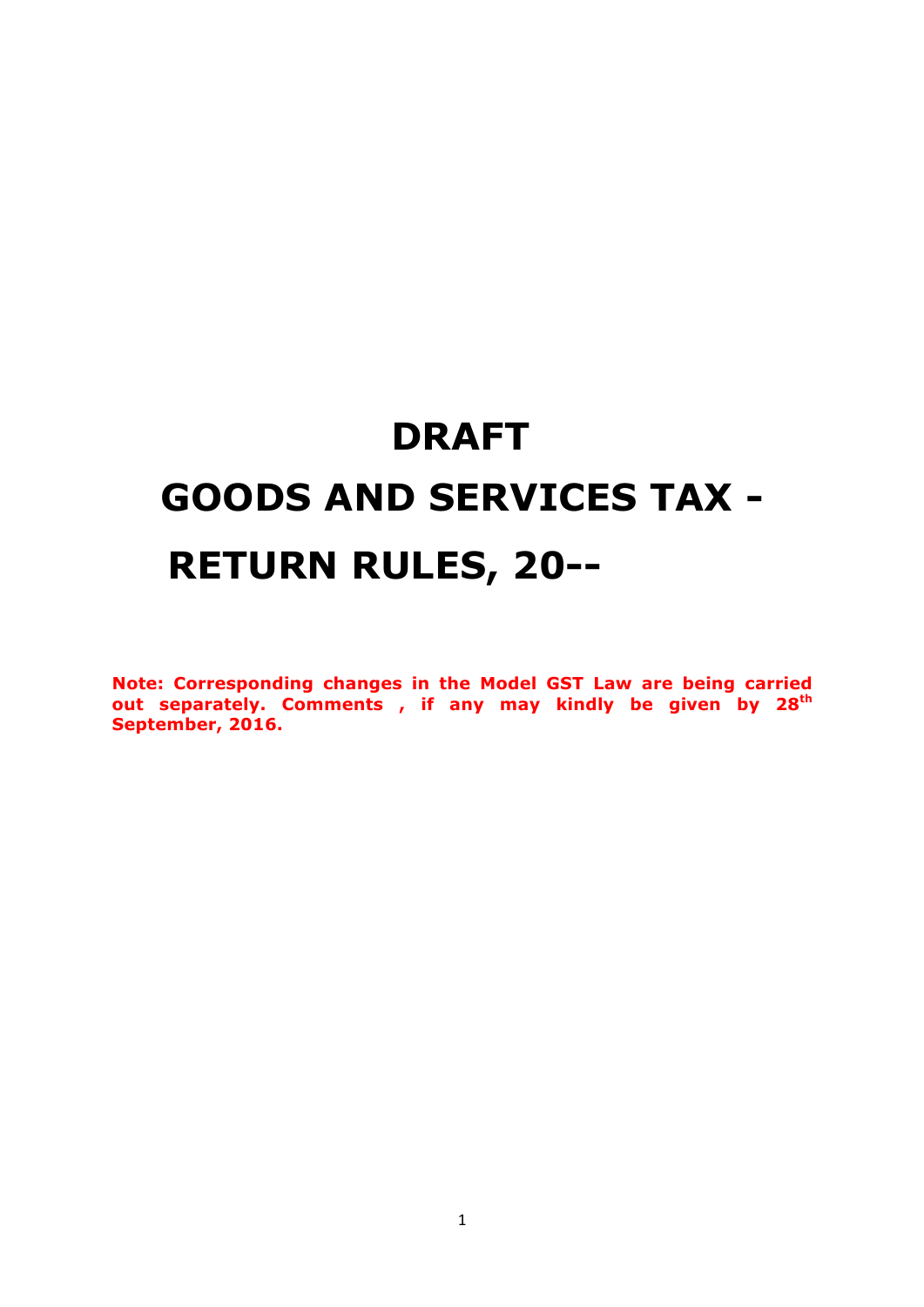## **Chapter-\_\_: RETURNS**

## **1. Form and manner of furnishing details of outward supplies**

(1) Every registered taxable person required to furnish the details:

(a) of outward supplies of goods and/or services effected during a tax period under sub-section (1) of section 25; and

(b) of outward supplies of goods and/or services effected during an earlier tax period under sub-section (2) of section 25

shall furnish such details in **FORM GSTR-1** electronically through the Common Portal either directly or from a Facilitation Centre, notified by the Board or Commissioner.

(2) The details of outward supplies furnished by the supplier shall be made available electronically to each of the registered taxable persons (recipients) in **Part A** of **FORM GSTR-2A** through the Common Portal after the due date of filing of **FORM GSTR-1**.

(3) The details of inward supplies added, corrected or deleted by the recipient in his **FORM GSTR-2** under sub-section (1) of section 26 or **FORM GSTR-4** under section 27 shall be made available to the supplier electronically in **FORM GSTR-1A** through the Common Portal and such supplier may either accept or reject the modifications made by the recipient and **FORM GSTR-1** furnished by the supplier shall stand amended to the extent of modifications accepted by him.

## **2. Form and manner of furnishing details of inward supplies**

(1) Every registered taxable person required to furnish the details of inward supplies of goods and/or services received during a tax period under sub-section (2) of section 26 shall, on the basis of details contained in **Part A** of **FORM GSTR-2A**, prepare such details in the manner specified in sub-section (1) of the said section and furnish the same in **FORM GSTR-2** electronically through the Common Portal, either directly or from a Facilitation Centre, notified by the Board or Commissioner, after including therein details of such other inward supplies, if any, required to be furnished under sub-section (2) of section 26.

(2) Every registered taxable person shall furnish the details, if any, required under sub-section (3) of section 26 electronically in **FORM GSTR-2**.

(3) The recipient of goods and/or services shall specify the inward supplies in respect of which he is not eligible, either fully or partially, for input tax credit in **FORM GSTR-2**  where such eligibility can be determined at the invoice level.

(4) The recipient of goods and/or services shall declare the quantum of ineligible input tax credit on inward supplies which is relatable to non-taxable supplies or for purposes other than business and cannot be determined at the invoice level in **FORM GSTR-2**.

(5) The details of invoices furnished by an Input Service Distributor in his return in **FORM GSTR-6** under rule 7 shall be made available to the recipient of credit in **Part B** of **FORM GSTR 2A** electronically through the Common Portal and the said recipient may include the same in **FORM GSTR-2**.

(6) The details of tax deducted at source by the deductor under section 37 furnished in **FORM GSTR-7** shall be made available to the deductee in **Part C** of **FORM GSTR-2A**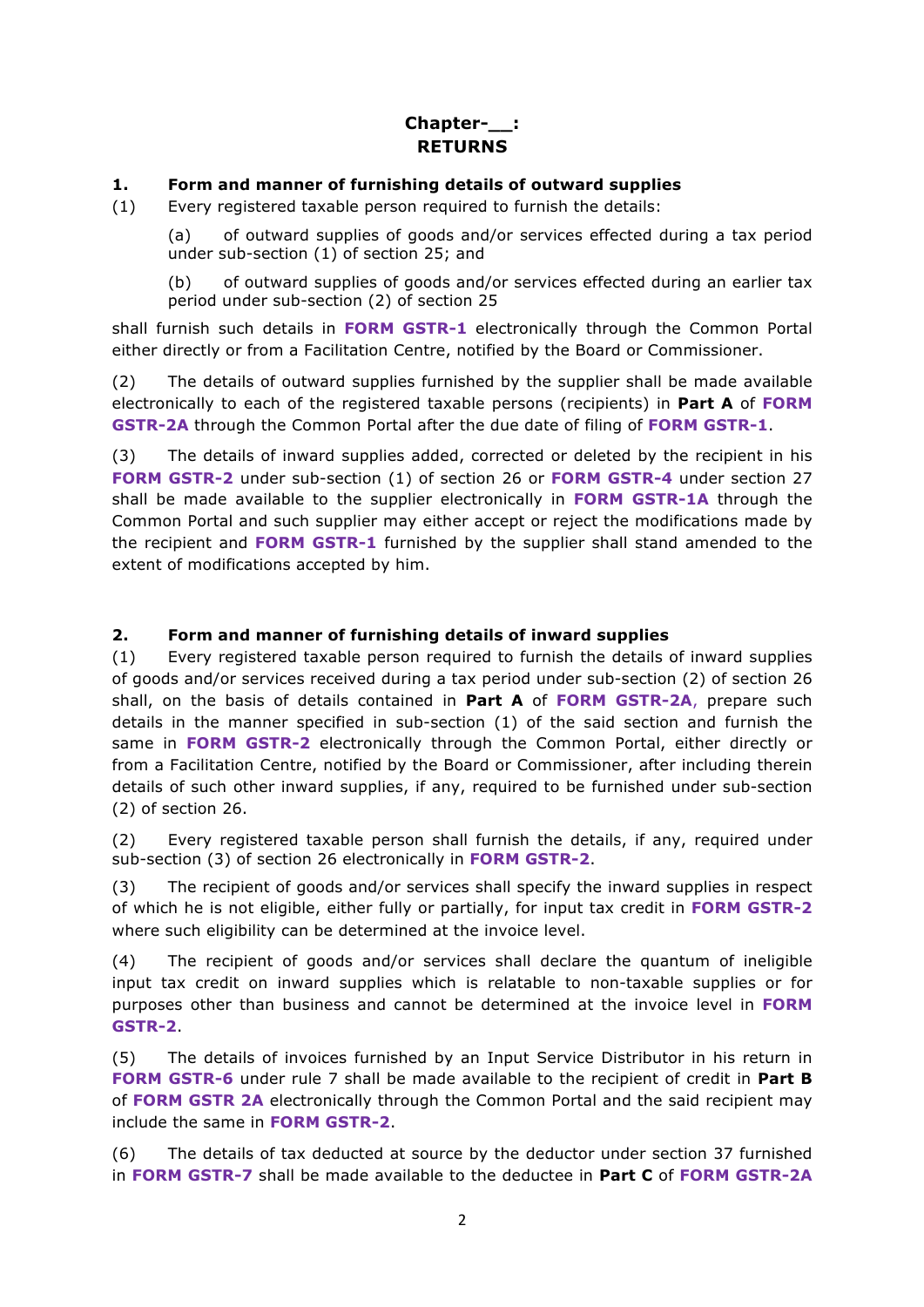electronically through the Common Portal and the said deductee may include the same in **FORM GSTR-2**.

(7) The details of tax collected at source by an e-commerce operator under section 43C furnished in **FORM GSTR-8** shall be made available to the concerned taxable person in **Part D** of **FORM GSTR 2A** electronically through the Common Portal and such taxable person may include the same in **FORM GSTR-2**.

## **3. Form and manner of submission of monthly return**

(1) Every registered taxable person, other than a taxable person paying tax under section 8, shall furnish a return under sub-section (1) of section 27 in **FORM GSTR-3** electronically through the Common Portal either directly or from a Facilitation Centre, notified by the Board or Commissioner.

(2) **Part A** of the return under sub-rule (1) shall be electronically generated on the basis of information furnished through returns in **FORM GSTR-1, FORM GSTR-2**, electronic credit ledger, electronic cash ledger and electronic tax liability register of the taxable person.

(3) Every registered taxable person furnishing the return under sub-rule (1) shall, subject to the provisions of section 35, discharge his liability towards tax, interest, penalty, fees or any other amount payable under the Act or these rules by debiting the electronic cash ledger and/or electronic credit ledger as per the details contained in **Part B** of the return in **FORM GSTR-3**.

(4) A registered taxable person, claiming refund of any balance in the electronic cash ledger as per sub-section (6) of section 35, may claim such refund in **Part B** of the return in **FORM GSTR-3** and such return shall be deemed to be an application filed under section 38.

(5) Where the time limit for furnishing **FORM GSTR-1** under sub-section (1) of section 25 and FORM GSTR-2 under sub-section (2) of section 26 has been extended, return in **FORM GSTR-3** may be furnished in such manner as may be notified by the Commissioner/Board.

## **4. Form and manner of submission of quarterly return by the composition supplier**

(1) Every registered taxable person paying tax under section 8 shall, after adding, correcting or deleting the details contained in **FORM GSTR-4A**, furnish a quarterly return in **FORM GSTR-4** electronically through the Common Portal, either directly or from a Facilitation Centre, notified by the Board or Commissioner.

(2) Every registered taxable person furnishing the return under sub-rule (1) shall discharge his liability towards tax, interest, penalty, fees or any other amount payable under the Act or these rules by debiting the electronic cash ledger.

#### **5. Form and manner of submission of return by non-resident taxable person**

Every registered non-resident taxable person shall furnish a return in **FORM GSTR-5**  electronically through the Common Portal, either directly or from a Facilitation Centre, notified by the Board or Commissioner, including therein the details of outward supplies and inward supplies and shall pay the tax, interest, penalty, fees or any other amount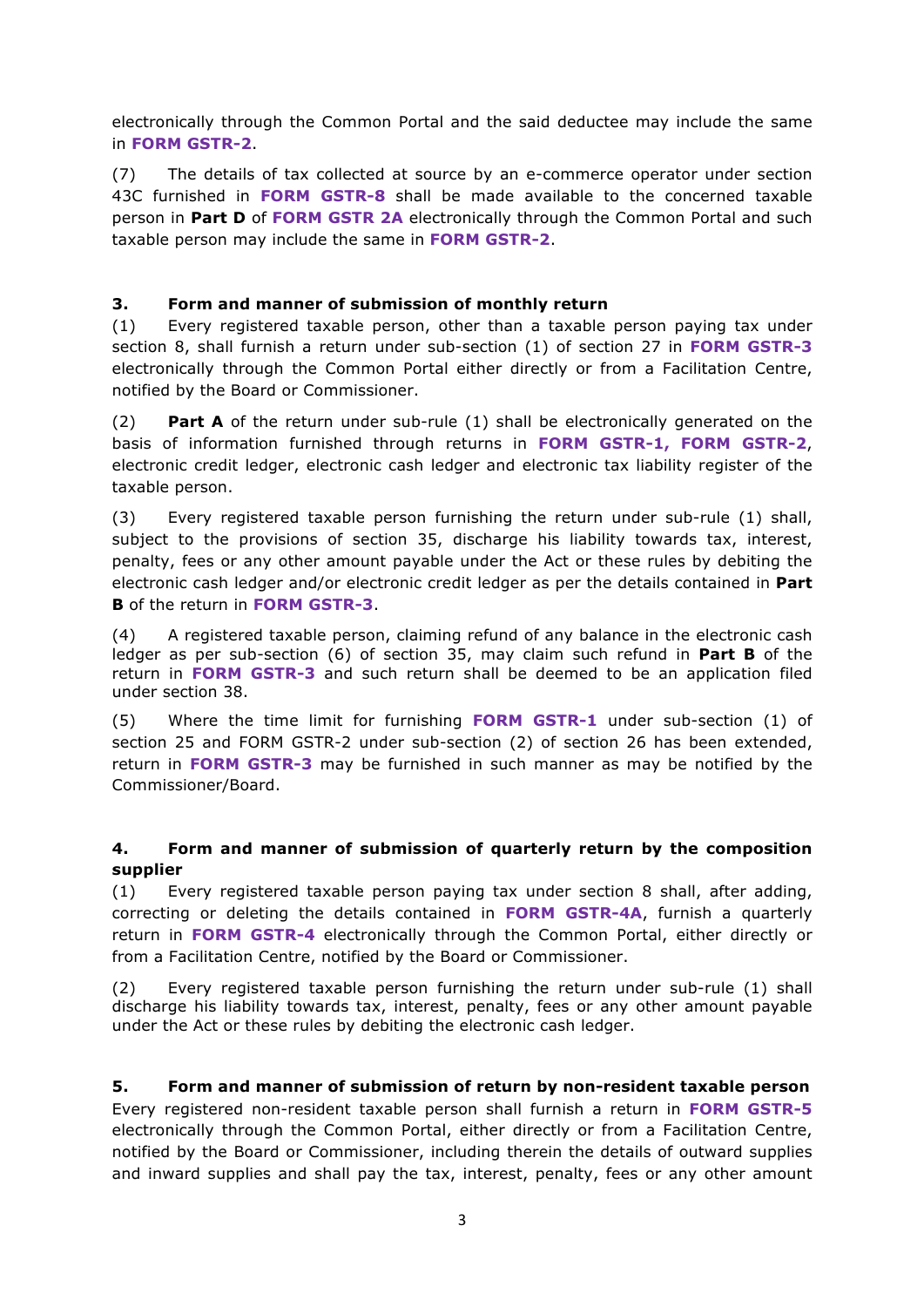payable under the Act or these rules within twenty days after the end of a tax period or within seven days after the last day of the validity period of registration, whichever is earlier.

### **6. Form and manner of submission of return by an input service distributor**

Every input service distributor shall, after adding, correcting or deleting the details contained in **FORM GSTR-6A**, furnish electronically a return in **FORM GSTR-6,**  containing the details of tax invoices on which credit has been received and those issued under section 17, through the Common Portal either directly or from a Facilitation Centre, notified by the Board or Commissioner.

## **7. Form and manner of submission of return by a person required to deduct tax at source**

(1) Every registered taxable person required to deduct tax at source under section 37 shall furnish a return in **FORM GSTR-7** electronically through the Common Portal either directly or from a Facilitation Centre, notified by the Board or Commissioner.

(2) The details furnished by the operator under sub-rule (1) shall be made available electronically to each of the suppliers in **Part C** of **FORM GSTR-2A** on the Common Portal after the due date of filing of **FORM GSTR-7**.

(3) The certificate referred to in sub-section (3) of section 37 shall be made available electronically to the deductee on the Common Portal in **FORM GSTR-7A** on the basis of the return filed under sub-rule (1).

## **8. Form and manner of submission of statement of supplies effected through e-Commerce**

(1) Every e-Commerce operator required to collect tax at source under section 43C shall furnish a statement in **FORM GSTR-8** electronically through the Common Portal, either directly or from a Facilitation Centre, notified by the Board or Commissioner, containing details of supplies effected through such operator and the amount of tax collected as required under sub-section (1) of section 43C.

(2) The details furnished by the operator under sub-rule (1) shall be made available electronically to each of the suppliers in **Part D** of **FORM GSTR-2A** on the Common Portal after the due date of filing of **FORM GSTR-8**.

#### **9. Notice to non-filers of returns**

A notice in **FORM GSTR-3A** shall be issued, electronically, to a registered taxable person who fails to furnish return under section 27 and section 31.

#### **10. Matching of claim of input tax credit**

The following details relating to the claim of input tax credit on inward supplies including imports, provisionally allowed under section 28, shall be matched under section 29 after the due date for furnishing the return in **FORM GSTR-3** 

(a) GSTIN of the supplier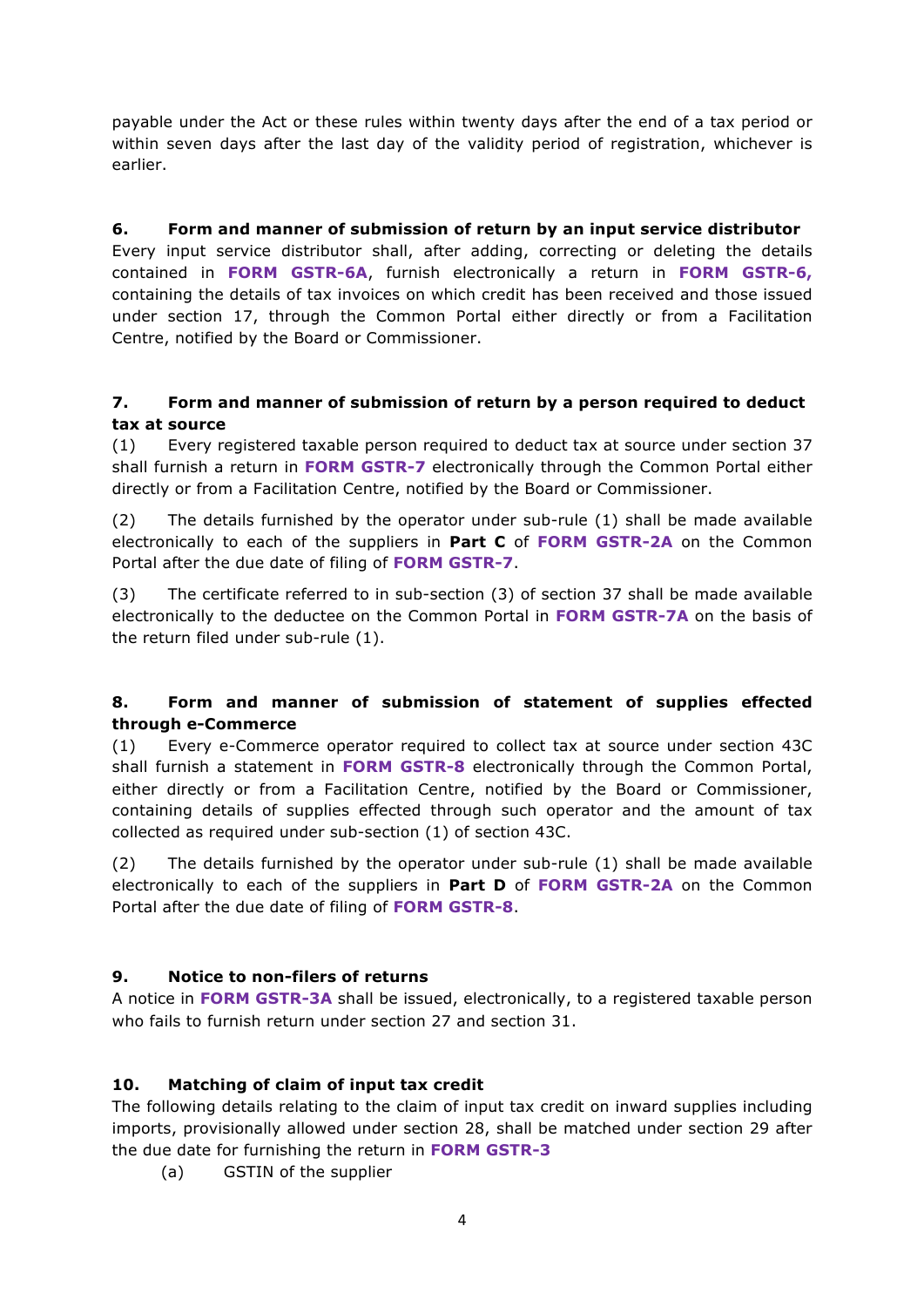- (b) GSTIN of the recipient
- (c) Invoice/Debit Note date
- (d) Invoice/Debit Note number
- (e) Taxable value
- (f) Tax amount:

Provided that where the time limit for furnishing **FORM GSTR-1** under sub-section (1) of section 25 and **FORM GSTR-2** under sub-section (2) of section 26 has been extended, the date of matching relating to claim of input tax credit shall be extended to such date as may be notified by the Board/Commissioner.

*Explanation:* (1) The claim of input tax credit in respect of invoices and debit notes in **FORM GSTR-2** that were accepted by the recipient in **FORM GSTR-2A** without amendment shall be treated as matched if the corresponding supplier has furnished a valid return.

(2) The claim of input tax credit shall be considered as matched, where the amount of input tax credit claimed is equal to or less than the output tax paid on such tax invoice or Debit Note, as the case may be, by the corresponding supplier.

## **11. Final acceptance of input tax credit and communication thereof**

(1) The final acceptance of claim of input tax credit in respect of any tax period, specified in sub-section (2) of section 29, shall be made available electronically to the registered taxable person making such claim in **FORM GST ITC-1** through the Common Portal.

(2) The claim of input tax credit in respect of any tax period which had been communicated as mismatched but is found to be matched after rectification by the supplier and/or recipient shall be finally accepted and made available electronically to the taxable person making such claim in **FORM GST ITC-1** through the Common Portal.

## **12. Communication and rectification of discrepancy in claim of input tax credit and reversal of claim of input tax credit**

(1) Any discrepancy in the claim of input tax credit in respect of any tax period, specified in sub-section (3) of section 29 and the details of output tax liable to be added under sub-section (5) of the said section on account of continuation of such discrepancy shall be made available to the registered taxable person making such claim and the supplier electronically in **FORM GST ITC-1** through the Common Portal on or before the last date of the month in which the matching has been carried out.

(2) A supplier to whom any discrepancy is made available under sub-rule (1) may make suitable rectifications in the statement of outward supplies to be furnished for the month in which the discrepancy is made available.

(3) A recipient to whom any discrepancy is made available under sub-rule (1) may make suitable rectifications in the statement of inward supplies to be furnished for the month in which the discrepancy is made available.

(4) Where the discrepancy is not rectified under sub-rule (2) or sub-rule (3), an amount to the extent of discrepancy shall be added to the output tax liability of the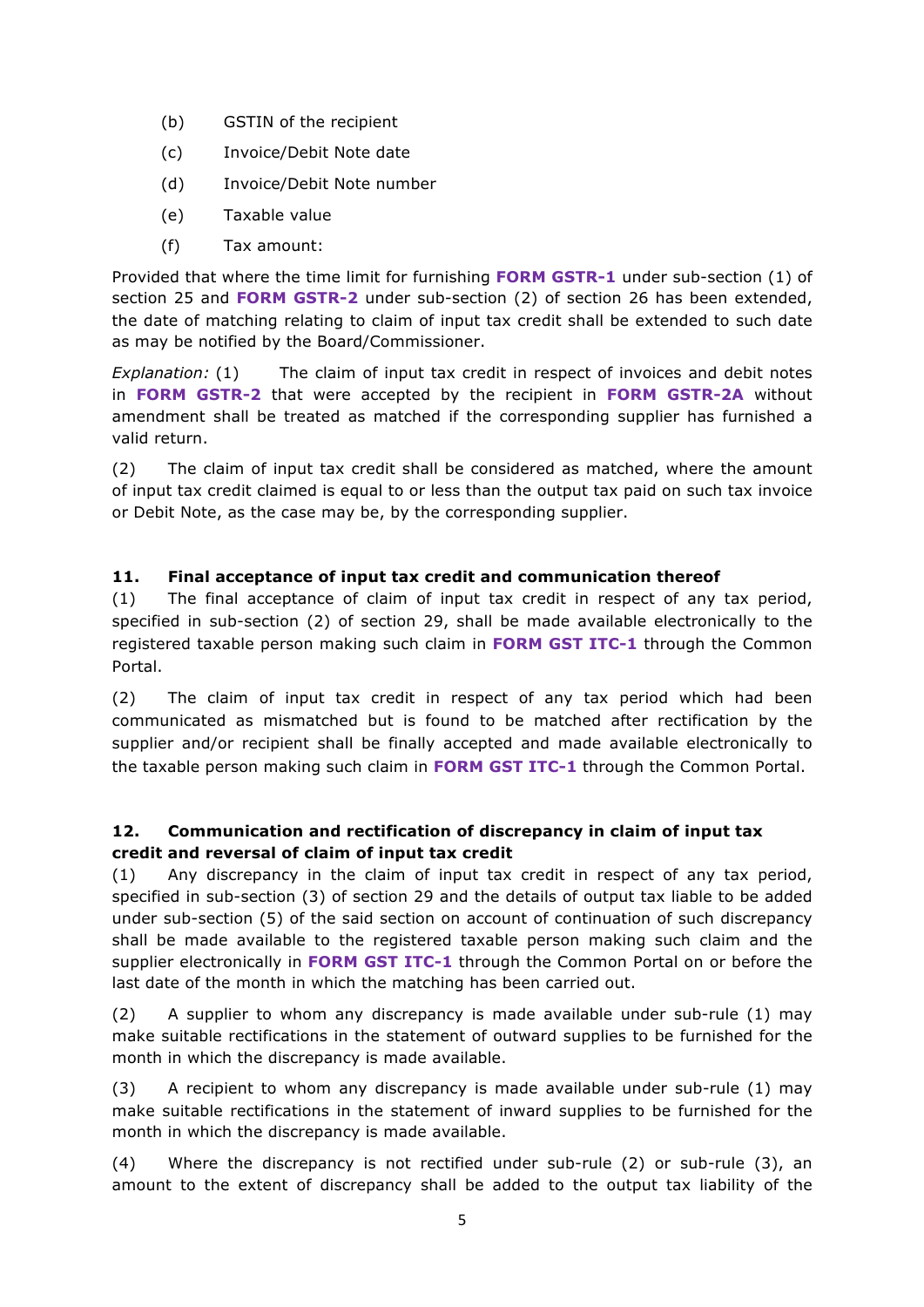recipient in his return in **FORM GSTR-3** for the month succeeding the month in which the discrepancy is made available.

*Explanation*: (1) Rectification by a supplier means adding or correcting the details of an outward supply in his valid return so as to match the details of corresponding inward supply declared by the recipient.

(2) Rectification by the recipient means deleting or correcting the details of an inward supply so as to match the details of corresponding outward supply declared by the supplier.

## **13. Claim of input tax credit on the same invoice more than once**

Duplication of claims of input tax credit in the details of inward supplies shall be communicated to the registered taxable person in **FORM GST ITC-1** electronically through the Common Portal.

## **14. Matching of claim of reduction in the output tax liability**

The following details relating to the claim of reduction in output tax liability shall be matched under section 29A after the due date for furnishing the return in **FORM GSTR-**

- **3**
- (a) GSTIN of the supplier
- (b) GSTIN of the recipient
- (c) Credit Note date
- (d) Credit Note number
- (e) Taxable value
- (f) Tax amount:

Provided that where the time limit for furnishing FORM GSTR-1 under sub-section (1) of section 25 and FORM GSTR-2 under sub-section (2) of section 26 has been extended, the date of matching of claim of reduction in the output tax liability shall be extended to such date as may be notified by the Board/Commissioner.

*Explanation:* (1) The claim of reduction of output tax liability due to issuance of credit notes in **FORM GSTR-1** that were accepted by the recipient in **FORM GSTR-2A** without amendment shall be treated as matched if the corresponding recipient has furnished a valid return.

(2) The claim of reduction in the output tax liability shall be considered as matched, where the amount of reduction claimed is equal to or less than the claim of reduction of input tax credit admitted and discharged on such credit note by the corresponding recipient in his valid return.

## **15. Final acceptance of reduction of output tax liability and communication thereof**

(1) The final acceptance of claim of reduction in output tax liability in respect of any tax period, specified in sub-section (2) of section 29A, shall be made available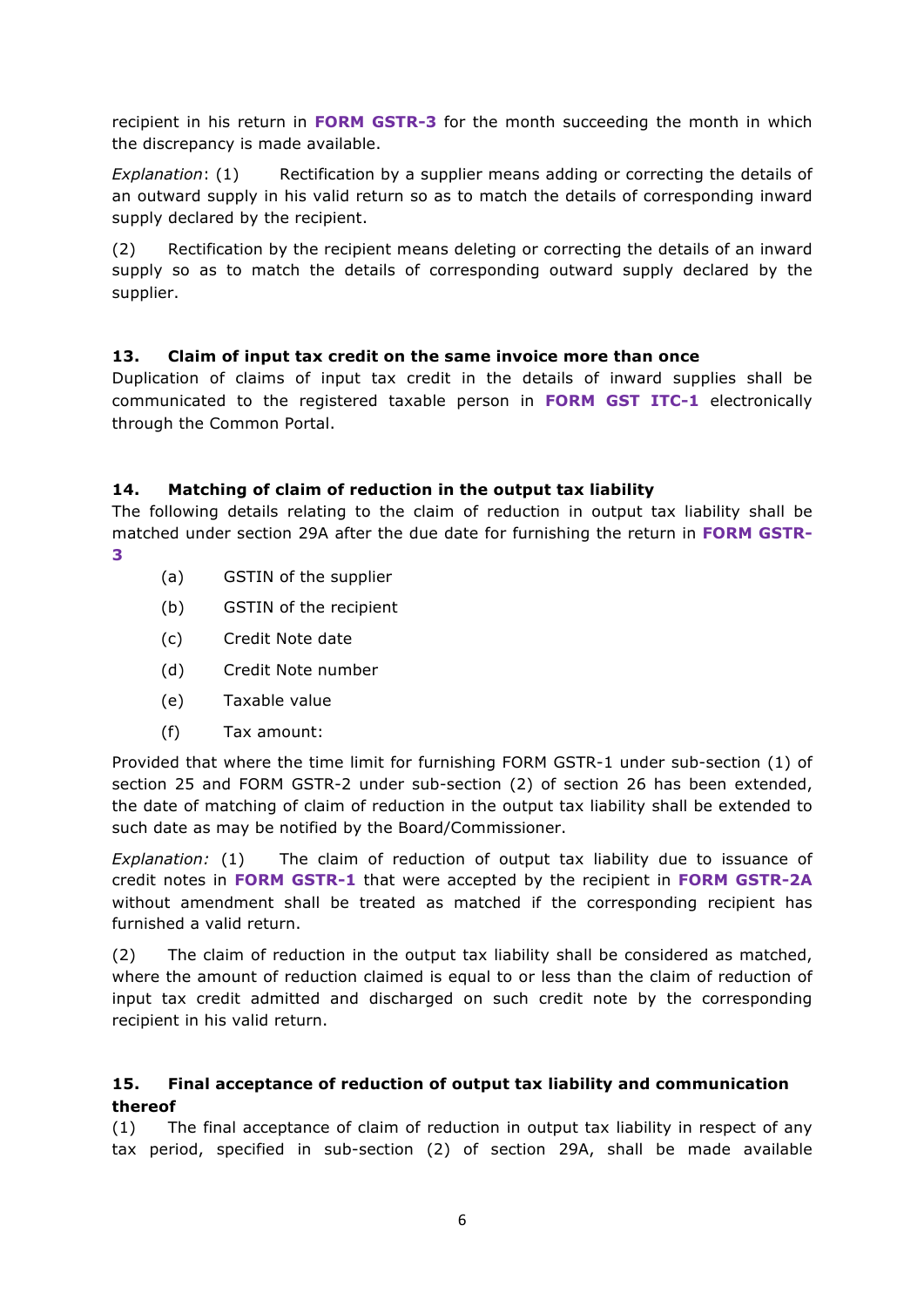electronically to the taxable person making such claim in **FORM GST ITC-1** through the Common Portal.

(2) The claim of reduction in output tax liability in respect of any tax period which had been communicated as mismatched but is found to be matched after rectification by the supplier and/or recipient shall be finally accepted and made available electronically to the taxable person making such claim in **FORM GST ITC-1** through the Common Portal.

#### **16. Communication and rectification of discrepancy in reduction in output tax liability and reversal of claim of reduction**

(1) Any discrepancy in claim of reduction in output tax liability, specified in subsection (3) of section 29A, and the details of output tax liability to be added under subsection (5) of the said section on account of continuation of such discrepancy shall be made available to the registered taxable person making such claim and the recipient electronically in **FORM GST ITC-1** through the Common Portal on or before the last date of the month in which the matching has been carried out.

(2) A supplier to whom any discrepancy is made available under sub-rule (1) may make suitable rectifications in the statement of outward supplies to be furnished for the month in which the discrepancy is made available.

(3) A recipient to whom any discrepancy is made available under sub-rule (1) may make suitable rectifications in the statement of inward supplies to be furnished for the month in which the discrepancy is made available.

(4) Where the discrepancy is not rectified under sub-rule (2) or sub-rule (3), an amount to the extent of discrepancy shall be added to the output tax liability of the supplier in his return in **FORM GSTR-3** for the month succeeding the month in which the discrepancy is made available.

*Explanation*: (1) Rectification by a supplier means deleting or correcting the details of an outward supply in his valid return so as to match the details of corresponding inward supply declared by the recipient.

(2) Rectification by the recipient means adding or correcting the details of an inward supply so as to match the details of corresponding outward supply declared by the supplier.

#### **17. Claim of reduction in output tax liability more than once**

Duplication of claims for reduction in output tax liability in the details of outward supplies shall be communicated to the registered taxable person in **FORM GST ITC-1**  electronically through the Common Portal.

#### **18. Refund of interest paid on reclaim of reversal**

The interest to be refunded under sub-section (9) of section 29 or sub-section (9) of section 29A shall be claimed by the taxable person in his return in **FORM GSTR-3** and shall be credited to his electronic cash ledger in **FORM GST PMT-3** and the amount credited shall be available for payment of any future liability of interest or the taxable person may claim refund of the amount under section 38.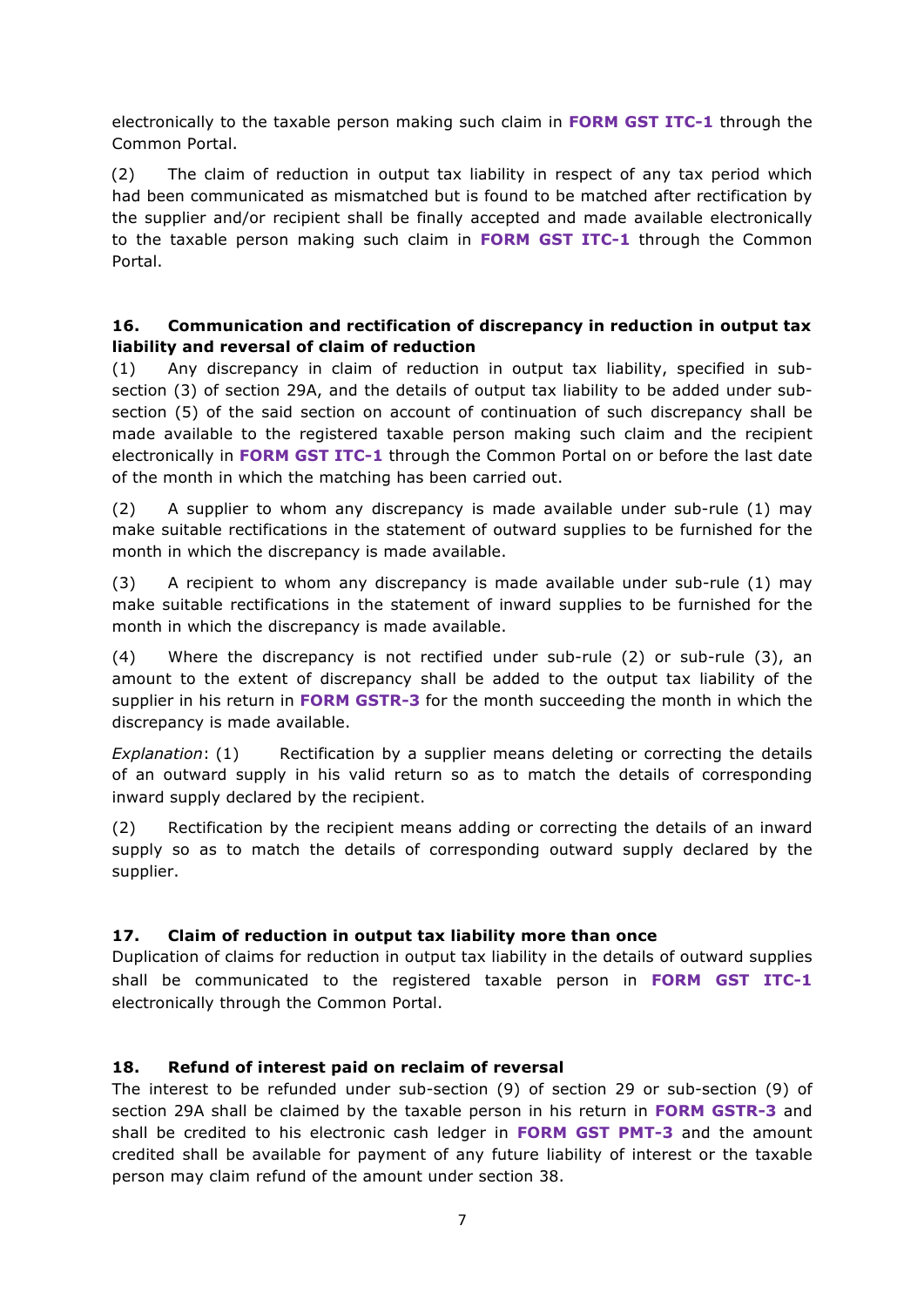## **19. Matching of details furnished by the e-Commerce operator with the details furnished by the supplier**

The following details relating to the supplies made through an e-Commerce operator, as declared in **FORM GSTR-8**, shall be matched with the corresponding details declared by the supplier in **FORM GSTR-1**-

- (a) GSTIN of the supplier
- (b) GSTIN/UIN of the recipient, if the recipient is a registered taxable person
- (c) State of place of supply
- (d) Date of invoice of the supplier
- (e) Invoice Number of the supplier
- (f) Tax rate
- (g) Taxable value
- (h) Tax amount:

Provided that for all supplies where the supplier is not required to furnish the details separately for each supply, the following details relating to such supplies made through an e-Commerce operator, as declared in **FORM GSTR-8**, shall be matched with the corresponding details declared by the supplier in **FORM GSTR-1**-

- (a) GSTIN of the supplier
- (b) State of place of supply
- (c) Tax rate
- (d) Total taxable value of all supplies made in the State
- (e) Tax amount on all supplies made in the State:

Provided further that where the time limit for furnishing **FORM GSTR-1** under sub-section (1) of section 25 has been extended, the date of matching of the above mentioned details shall be extended to such date as may be notified by the Board/Commissioner.

#### **20. Communication and rectification of discrepancy in details furnished by the e-Commerce operator and the supplier**

(1) Any discrepancy in the details furnished by the operator and those declared by the supplier shall be made available to both electronically in **FORM GST ITC-1** through the Common Portal on or before the last date of the month in which the matching has been carried out.

(2) A supplier to whom any discrepancy is made available under sub-rule (1) may make suitable rectifications in the statement of outward supplies to be furnished for the month in which the discrepancy is made available.

(3) An operator to whom any discrepancy is made available under sub-rule (1) may make suitable rectifications in the statement to be furnished for the month in which the discrepancy is made available.

(4) Where the discrepancy is not rectified under sub-rule (2) or sub-rule (3), an amount to the extent of discrepancy shall be added to the output tax liability of the supplier in his return in **FORM GSTR-3** for the month succeeding the month in which the details of discrepancy are made available and such addition to the output tax liability and interest payable thereon shall be made available to the supplier electronically on the Common Portal in **FORM GST ITC-1**.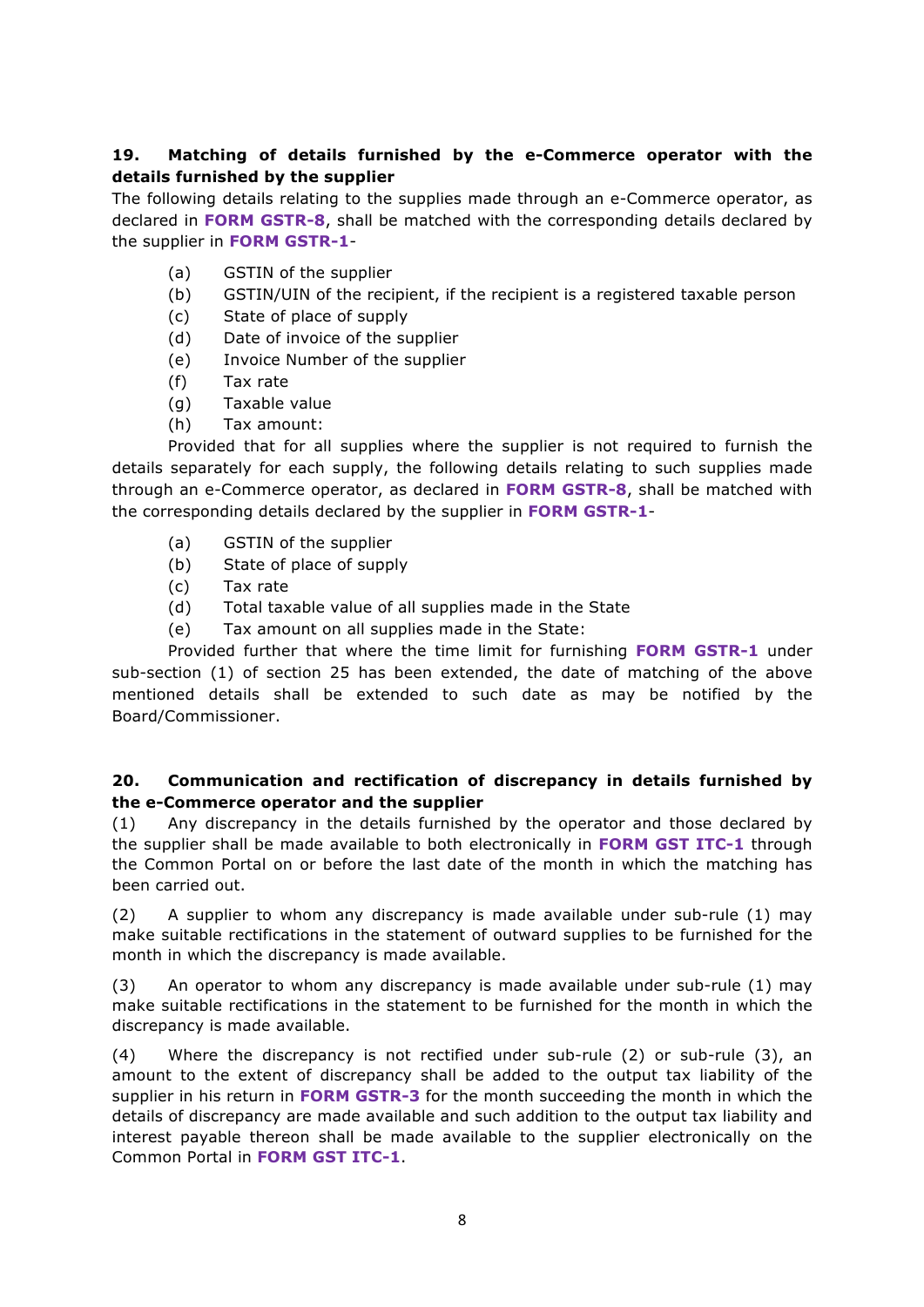#### **21. Annual return**

(1) Every registered taxable person shall furnish an annual return under sub-section (1) of section 30 electronically in **FORM GSTR-9** through the Common Portal either directly or from a Facilitation Centre, notified by the Board or Commissioner:

Provided that a taxable person paying tax under section 8 shall furnish the annual return in **FORM GSTR-9A**.

(2) Every registered taxable person whose aggregate turnover during a financial year exceeds one crore rupees shall get his accounts audited under sub-section (4) of section 42 and he shall furnish a copy of audited annual accounts and a reconciliation statement, duly certified, in **FORM GSTR-9B,** electronically through the Common Portal either directly or from a Facilitation Centre, notified by the Board or Commissioner.

#### **22. Final return**

Every registered taxable person required to furnish a final return under section 31, shall furnish such return electronically in **FORM GSTR-10** through the Common Portal either directly or from a Facilitation Centre, notified by the Board or Commissioner.

#### **23. Details of inward supplies of persons having Unique Identity Number**

(1) Every person, who has been issued a Unique Identity Number and claims refund of the taxes paid on his inward supplies, shall furnish the details of such supplies of taxable goods and/or services in **FORM GSTR-11** either directly or from a Facilitation Centre, notified by the Board or Commissioner.

(2) Every person, who has been issued a Unique Identity Number for purposes other than refund of the taxes paid, shall furnish the details of inward supplies of taxable goods and/or services as may be required by the proper officer in **FORM GSTR-11**.

#### **24. Provisions relating to a Tax Return Preparer**

(1) An application in **FORM GST TRP-1** may be made to the officer authorised in this behalf for enrolment as Tax Return Preparer by any person who satisfies any of the conditions specified below, namely:

- (a) (i) he is a citizen of India;
	- (ii) he is a person of sound mind;
	- (iii) he is not adjudicated as insolvent;

(iv) he has not been convicted by a competent court for an offence with imprisonment not less than two years; and

(b) that he is a retired officer of the Commercial Tax Department of any State Government or of the Central Board of Excise and Customs, Department of Revenue, Government of India, who, during his service under the Government, had worked in a post not lower in rank than that of a Group-B gazetted officer for a period of not less than two years; or

(c) he has passed: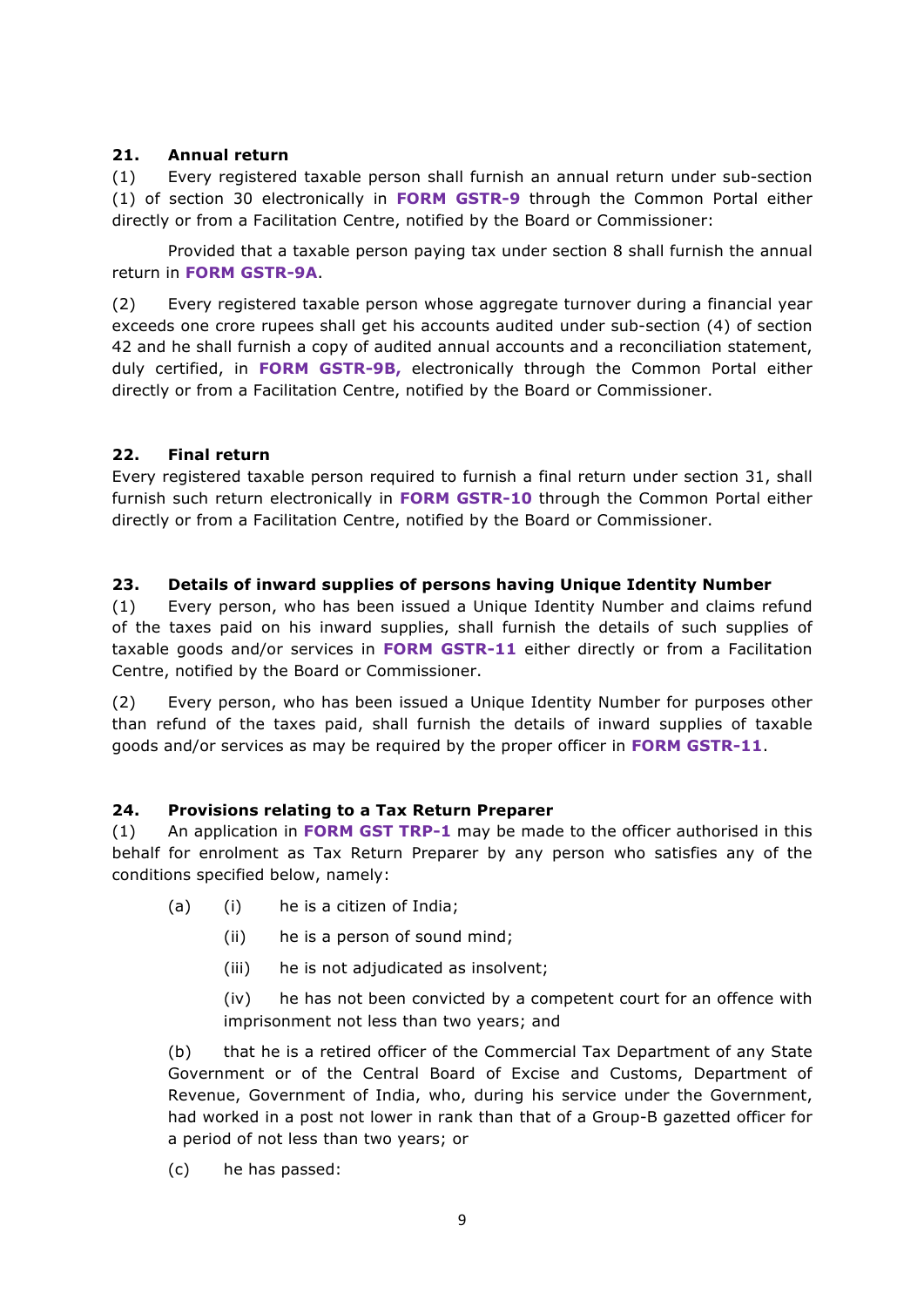(i) a graduate or postgraduate degree or its equivalent examination having a degree in Commerce, Law, Banking including Higher Auditing, or Business Administration or Business Management from any Indian University established by any law for the time being in force; or

(ii) a degree examination of any Foreign University recognized by any Indian University as equivalent to the degree examination mentioned in clause (i); or

(iii) any other examination notified by the Government for this purpose; or

(iv) any degree examination of an Indian University or of any Foreign University recognized by any Indian University as equivalent of the degree examination and has also passed any of the following examinations, namely.-

(a) final examination of the Institute of Chartered Accountants of India; or

(b) final examination of the Institute of Cost Accountants of India; or

(c) final examination of the Institute of Company Secretaries of India; or

(2) On receipt of the application referred to in sub-rule (1), the authorised officer shall, after making such enquiry as he considers necessary, either enroll the applicant as a Tax Return Preparer and issue a certificate to that effect in **FORM GST TRP-2** or reject his application where it is found that the applicant is not qualified to be enrolled as a Tax Return Preparer.

(3) The enrolment made under sub-rule (2) shall be valid until it is cancelled.

(4) If any Tax Return Preparer is found guilty of misconduct in connection with any proceeding under the Act, the authorised officer may, by order, in **FORM GST TRP-4** direct that he shall henceforth be disqualified under section 34, after giving him a notice to show cause in **FORM GST TRP-3** against such disqualification and after giving him a reasonable opportunity of being heard.

(5) Any person against whom an order under sub-rule (4) is made may, within thirty days from the date of the order under sub-rule (4), appeal to the Commissioner against such order.

(6) A list of Tax Return Preparers enrolled under sub-rule (1) shall be maintained on the Common Portal in **FORM GST TRP-5** and the authorised officer may make such amendments to the list as may be necessary from time to time, by reason of any change of address or death or disqualification of any Tax Return Preparer.

(7) Any taxable person may, at his option, authorise a Tax Return Preparer on the Common Portal in **FORM GST TRP-6** or, at any time, withdraw such authorisation in **FORM GST TRP-7** and the Tax Return Preparer so authorised shall be allowed to undertake such tasks as indicated in **FORM GST TRP-6** during the period of authorisation.

(8) Where a statement required to be furnished by a taxable person has been furnished by the Tax Return Preparer authorised by him, a confirmation shall be sought